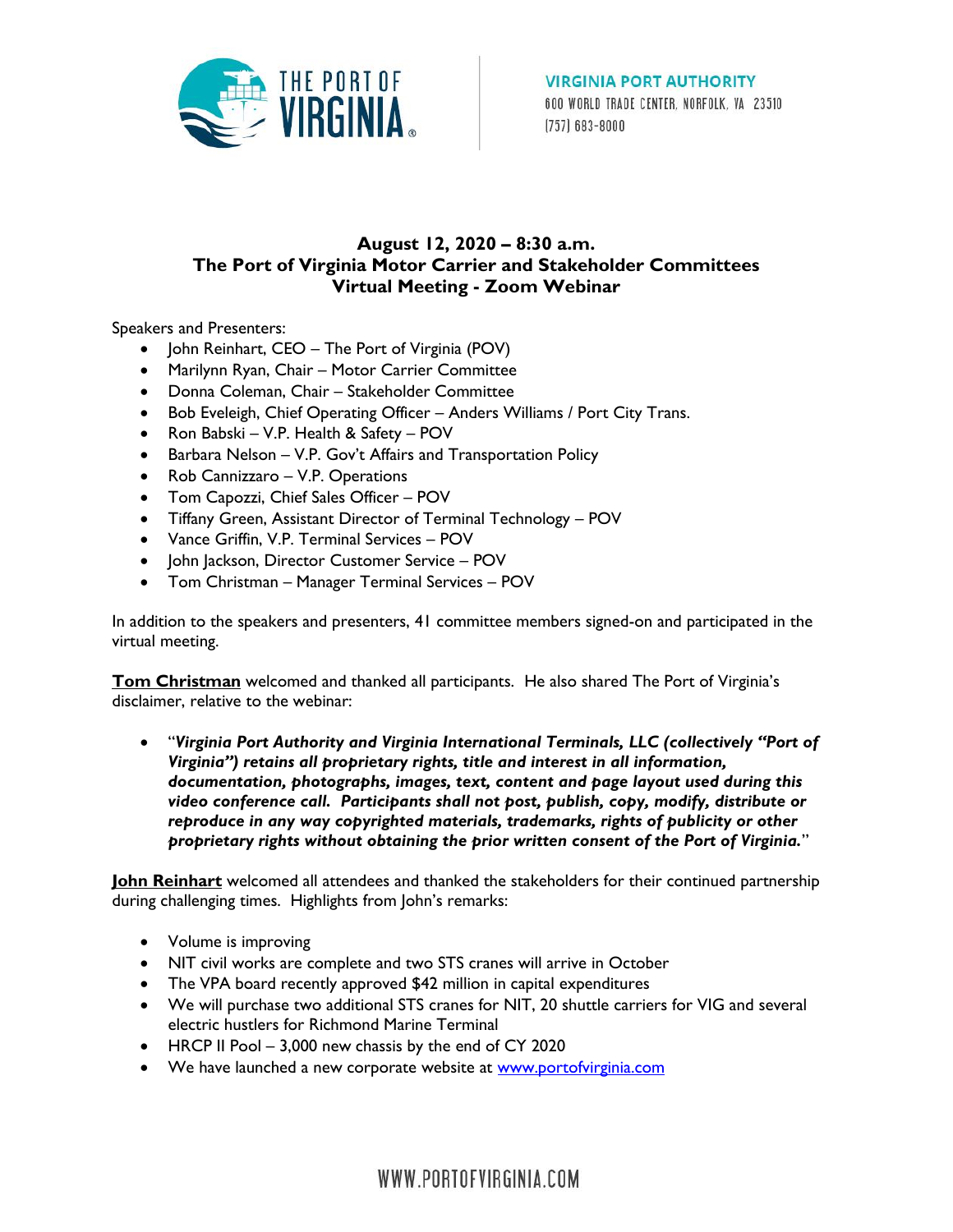- Discussions continue on the single stevedore model
- A single "State of the Port" event will be conducted virtually on October 1, 2020
- We continue to pursue offshore wind opportunities for PMT
- The Motor Carrier and Stakeholder Committees will continue to meet, in the current format, through the end of the calendar year
	- o Dates for the October and December Zoom meetings to be confirmed

**Marilynn Ryan** thanked John Reinhart and the membership. Highlights from Marilynn's remarks:

- She thanked the TMTA Pier Committee for their ongoing efforts
- The Pier Committee consists of four members of the TMTA Board of Directors
	- o The Pier Committee meets regularly with the POV's Senior Ops Team, in pursuit of solutions that benefit all parties
- Volume projections from the trucking community are encouraging
- Specific customers are seeking additional yard space
- The recently announced gate hour expansion is welcome news
- TRS appointments remain challenging, depending on day and time
- Construction at the PPCY leads to speculation re: future appointments required
- The Hampton Roads Global Commerce Council (HRGCC) is partnering with the port to orchestrate the "State of the Port" address on October 1 (virtual event)
	- o The "Commerce Builder Award" will be presented in memory of Danny Glover and his significant achievements

**Donna Coleman** thanked all members for their participation. Volume projections at the Norfolk and Portsmouth Belt Line are trending in a positive direction.

**Bob Eveleigh** further discussed the role of the TMTA Pier Committee (Eveleigh is chair). Highlights from Bob's remarks:

- We are meeting with the port on a bi-weekly basis
- We field calls in between the scheduled meetings
- Topics include volumes, blank sailings and short-loaded vessels
	- o Impacts gate hours and TRS reservations
- Turn times, container and chassis yard ops, reefer servicing are also discussed
- We cover technical issues related to TRS reservations
- We encourage the use of the TMTA "TRAC" reports feature
- Distribution of containers in the stacks at VIG is another area of focus
- Driver safety issues are discussed
- We are currently discussing the dynamics of container holds

Ron Babski presented the annual Safety Review (see attached presentation). Highlights from Ron's remarks:

- $\bullet$  Identify hazards develop solutions motivate participation
- The ConocoPhillips triangle
- Eighty percent of all input comes from team members phoning the H&S Team
- We identify trend items that may become key risks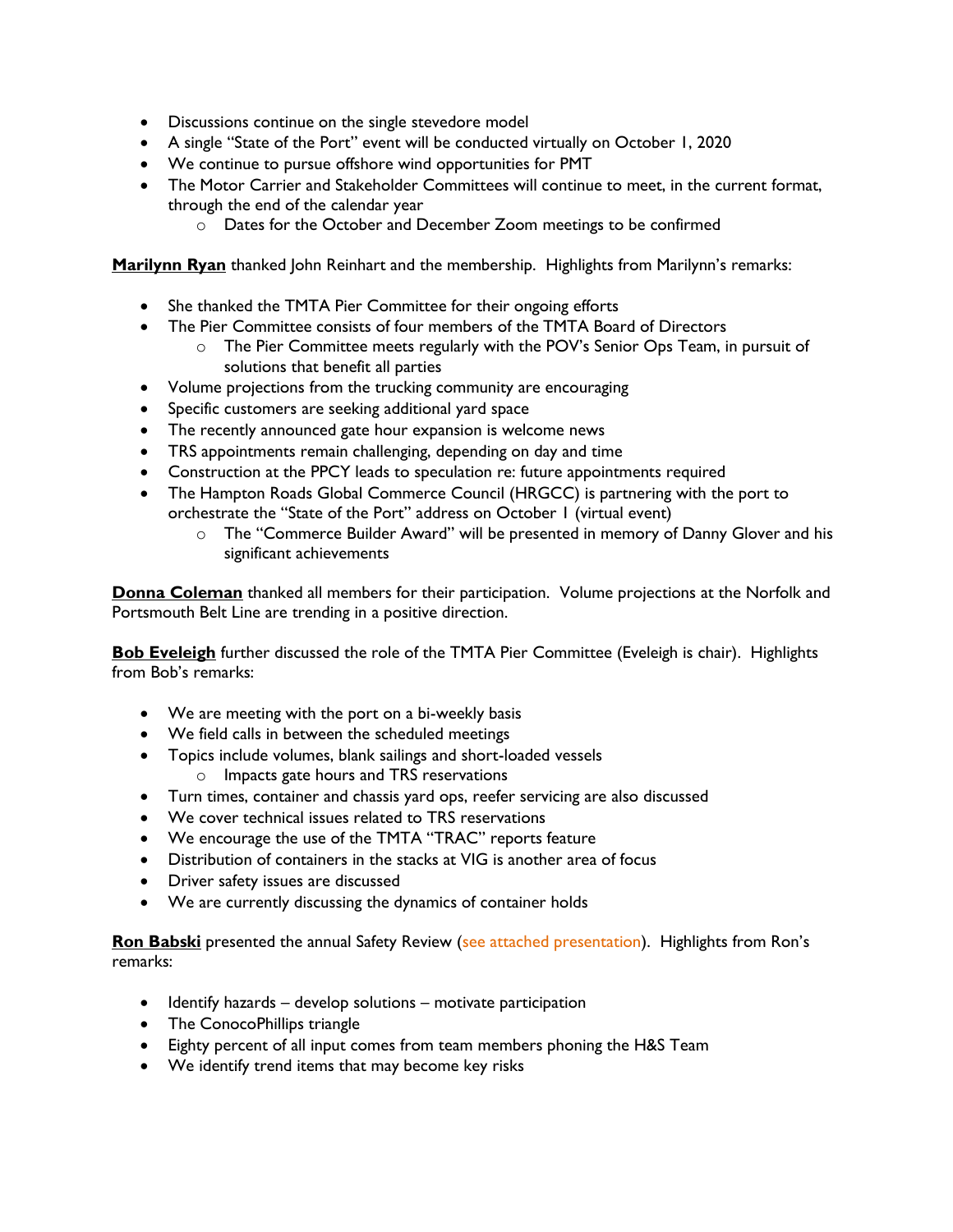- Blue Oceana data most common marine terminal fatalities
- Key Risks: 39 identified in 2018 / reduced to 31 in 2019 / reduced to 23 in 2020
- Industry and POV videos were shared
- Port leadership is regularly involved
- We practice recognition of excellence
- Nearly 4,000 recognitions of excellence were issued last year
- 1480 individuals were cited for non-compliance

**Barbara Nelson** "Outside of the Gates" (see attached presentation). Highlights from Barbara's remarks:

- I-95/Richmond Marine Terminal Access Study
- Regional Connectors Study for Hampton Roads
	- o Expansion of the HRBT as the preferred alternative
- Hampton Roads Express Lanes and I-64/I-564 Interchange o Designing express lanes that may permit the movement of trucks
- **•** Bowers Hill Working Group
- Route 58 Corridor Study
- HRTPO's Freight Technical Advisory Committee
	- o Giving freight a voice in transportation planning
- Corridor Improvement Studies: I-81, I-95, I-64 and 664
- VTrans 2045
- Virginia Freight Advisory Committee (new initiative)

**Rob Cannizzaro** presented an update on COVID-19 and its impacts (see attached presentation). Highlights from Rob's remarks:

- Our protocols have been largely successful
- Terminal operations have continued uninterrupted
- More than 200,000 individual temperature checks conducted since early April (Port Police)
- Our Health & Safety Team has done an outstanding job ensuring a safe, clean environment
- 83 blank sailing projected April October
	- o Only 18 of the 83 will occur from Aug. Oct.
- Closely tracking cargo volumes making accurate projections
	- o Sharing that info. with the TMTA Pier Committee
- Impact of Isaias: Vessels are bunching additional vessel calls
- We will increase our gate hours (0600 hour start effective Aug. 17, 2020)
- Mondays are currently under-utilized, for TRS reservations
- Prior day reservations are critical in our efforts to serve our partners

**Tom Capozzi** presented commercial slides (see attached presentation). Highlights from Tom's remarks:

- Recap of FY20 commercial totals
	- o Total TEUs decreased by 6 percent
	- $\circ$  July '20 total TEUs were down 16.8 percent compared to July '19
	- o July '20 showed good growth over June '20